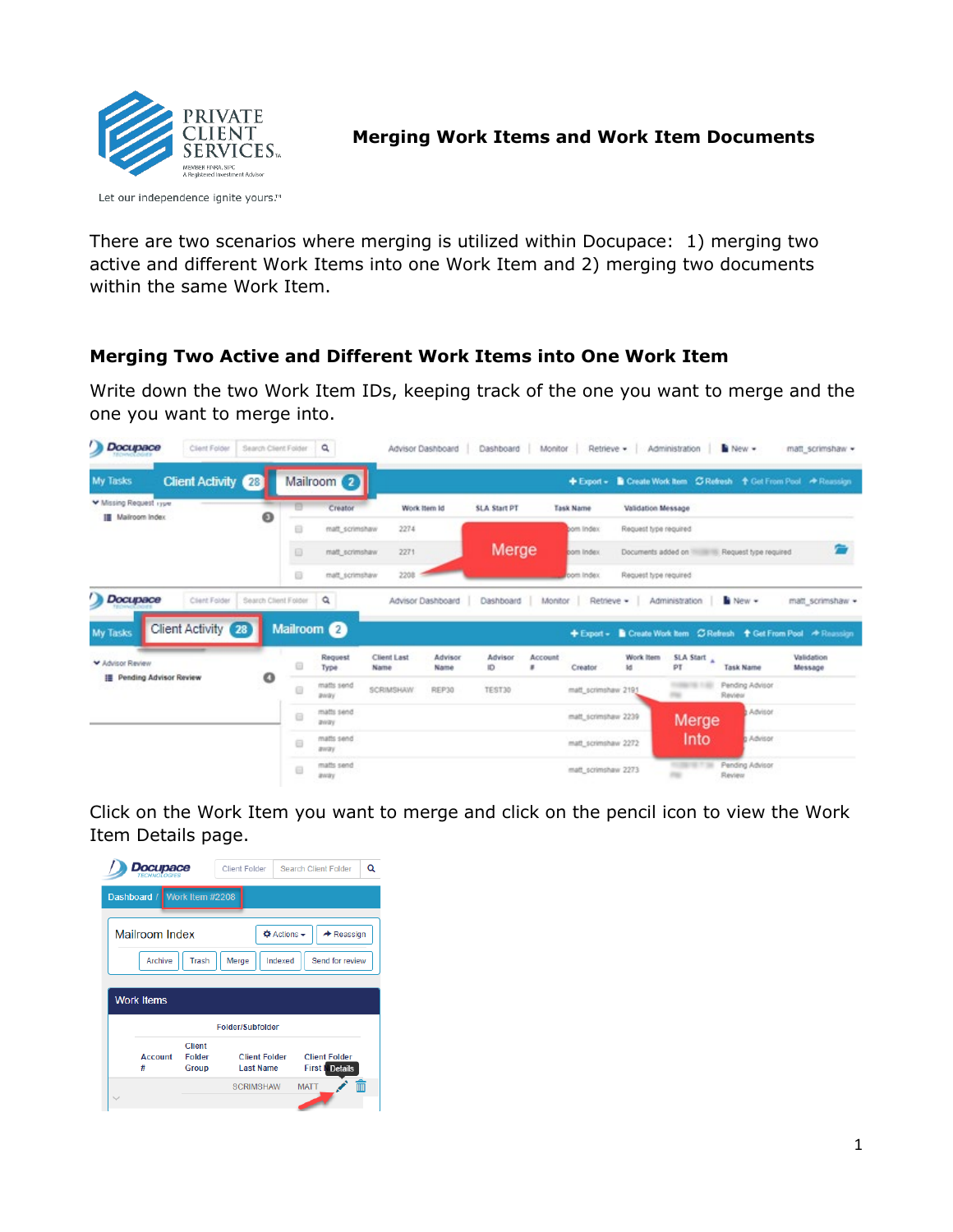In the 'Merge into Request #' field, type in the Work Item ID of the Work Item you want to merge into. Then, click the 'Save and Close' button.

| <b>Docupace</b>                                          | Client Folder    | Search Client Folder | $\alpha$ | Advisor Dashboard      |                        | Dashboard | Monitor | Retrieve - | Administration |
|----------------------------------------------------------|------------------|----------------------|----------|------------------------|------------------------|-----------|---------|------------|----------------|
| Dashboard / Work Item #2208 / Work Items #2208 / Details |                  |                      |          |                        |                        |           |         |            |                |
|                                                          | ÷                |                      |          | <b>SLA Status</b>      |                        |           |         |            |                |
|                                                          |                  |                      |          | SLA Start Time (PT)    |                        |           |         |            |                |
| <b>Details</b>                                           |                  |                      |          | SLA Stop Time (PT)     |                        |           |         |            |                |
|                                                          |                  |                      |          | Merge into Request #   | 2191                   |           |         |            |                |
| Folder/Subfolder                                         | $\mathbf \Omega$ |                      |          | <b>Escalation Date</b> | MM/DD/YYYY             |           |         |            | 臝              |
| <b>Notes History</b>                                     |                  |                      |          | <b>Escalation Time</b> | <b>Escalation Time</b> |           |         |            | $\mathbf{v}$   |
| <b>Advisor Notes History</b>                             |                  |                      |          | <b>Escalation</b>      |                        |           |         |            |                |

Click the 'Merge' button to complete the task. The first Work Item has now been merged into the second Work Item.

| Docupace<br><i>TECHNOLOGIES</i> | Client Folder | <b>Search Client Folder</b>                                             |  |
|---------------------------------|---------------|-------------------------------------------------------------------------|--|
| Dashboard / Work Item #2208     |               |                                                                         |  |
| <b>Mailroom Index</b>           |               | <b><math>\Phi</math></b> Actions <del>▼</del><br>$\rightarrow$ Reassign |  |
| Archive<br>Trash                | Merge         | Send for review<br>Indexed                                              |  |

## **Merging Documents Within the Same Work Item**

Open the Work Item and select the document records to merge within the Work Item Documents section and click the 'Merge' button.

| Pages | <b>Creation Date/Time</b><br>(PT) | <b>Document</b><br>ID | <b>Batch</b><br>ID |
|-------|-----------------------------------|-----------------------|--------------------|
| 3     |                                   | 8885                  |                    |
|       |                                   | 8883                  | 716                |